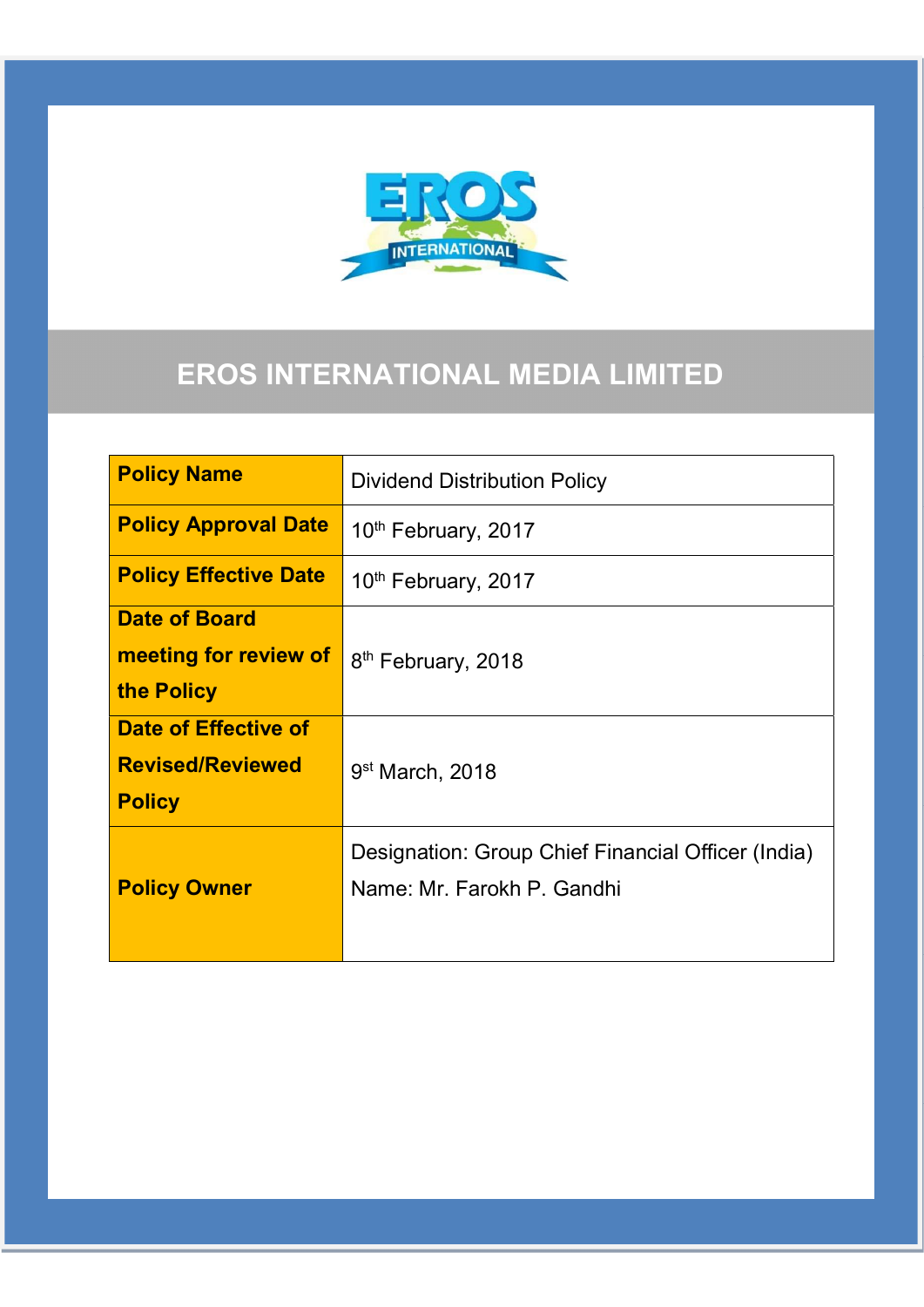## Dividend Distribution Policy

### **CONTENTS**

| Sr. No.      | <b>Particulars</b>                                                                | Page No. |
|--------------|-----------------------------------------------------------------------------------|----------|
| 1            | <b>Preamble</b>                                                                   | 3        |
| $\mathbf{2}$ | <b>Policy Objectives</b>                                                          | 3        |
| 3            | <b>Applicability of Regulations</b>                                               | 3        |
| 4            | <b>Definitions</b>                                                                | 4        |
| 5            | Process for approval of Payment of Dividend                                       | 4        |
| 6            | Financial parameters to be considered while declaring Dividend                    | 4        |
| 7            | Internal and External Factors to be considered while declaring<br><b>Dividend</b> | 5        |
| 8            | Circumstances under which Dividend Payout may or may not be<br>expected           | 6        |
| 9            | Utilization of the retained earnings                                              | 6        |
| 10           | Parameters that shall be adopted with regard to various classes of<br>shares      | 6        |
| 11           | <b>Review of Policy</b>                                                           | 6        |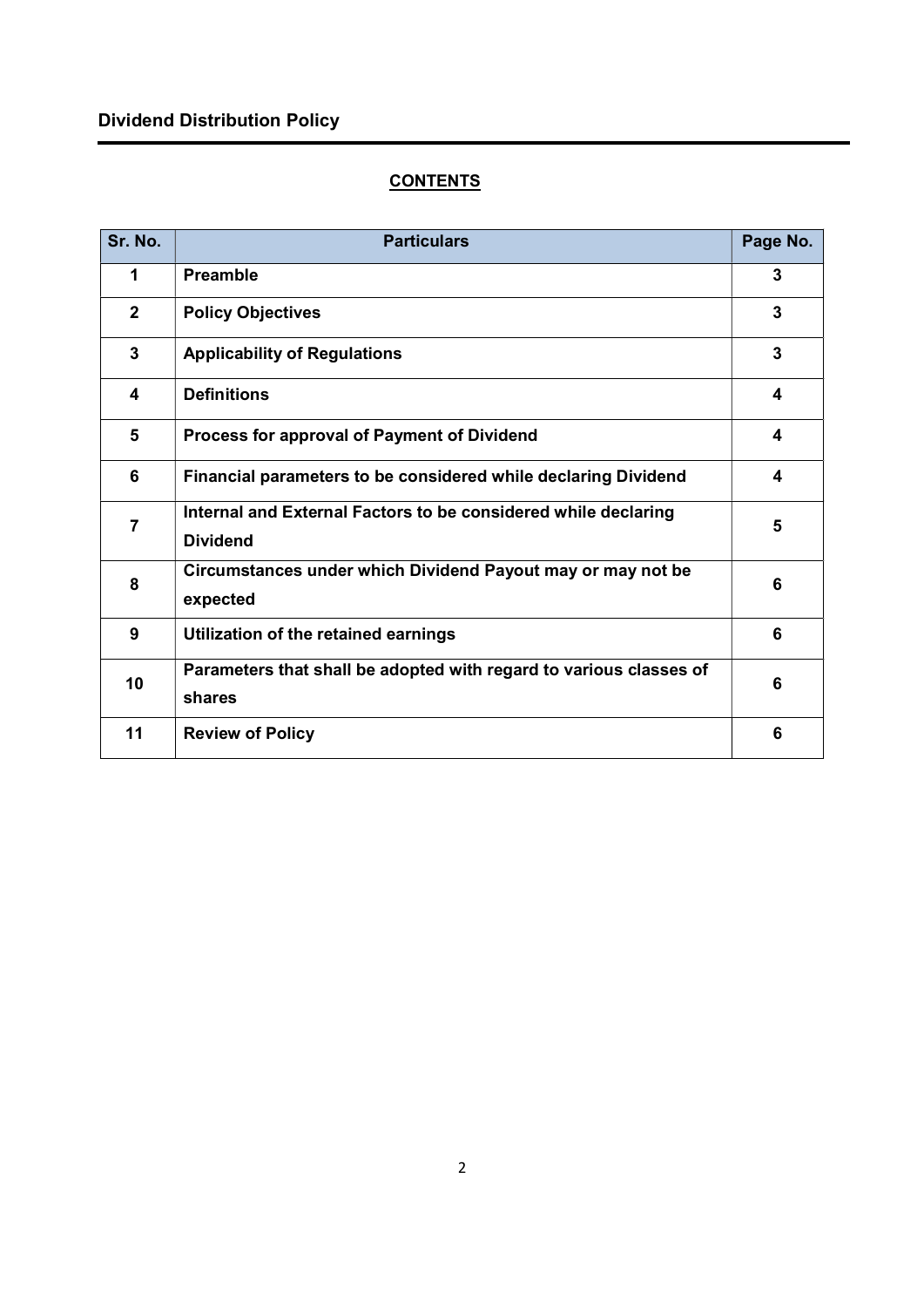#### 1. Preamble

Dividend is the payment made by a Company to its shareholders, usually in the form of distribution of its profits. The profits earned by the Company can either be retained in business and used for acquisitions, expansion or diversification, or it can be distributed to the shareholders.

The Policy also sets out the circumstances and different factors for consideration by the Board at the time of taking such decisions of distribution or of retention of profits, in the interest of providing transparency to the shareholders.

The philosophy of the Company is to maximize the shareholders' wealth in the Company through various means. The Company believes that driving growth creates maximum shareholder value. Thus, the Company would first utilize its profits for working capital requirements, capital expenditure to meet expansion needs, reducing debt from its books of accounts, earmarking reserves for inorganic growth opportunities and thereafter distributing the surplus profits in the form of dividend to the shareholders.

#### 2. Policy Objectives

This Policy will regulate the process of dividend declaration and its pay-out by the Company in accordance with the provisions of Companies Act, 2013 read with the applicable Rules framed thereunder, as may be in force for the time being ("Companies Act"). The Company may choose to retain a part of its profits and distribute the balance among its shareholders as dividend. This Policy aims to reconcile between all these needs.

#### 3. Applicability of Regulations

| Sr. No. | <b>Regulations</b>                                                | <b>Section/Clause</b> |  |
|---------|-------------------------------------------------------------------|-----------------------|--|
|         | SEBI (Listing Obligations and Disclosure<br><b>Regulation 43A</b> |                       |  |
|         | Requirements) Regulation, 2016                                    |                       |  |
|         | Companies Act 2013                                                | Section 123           |  |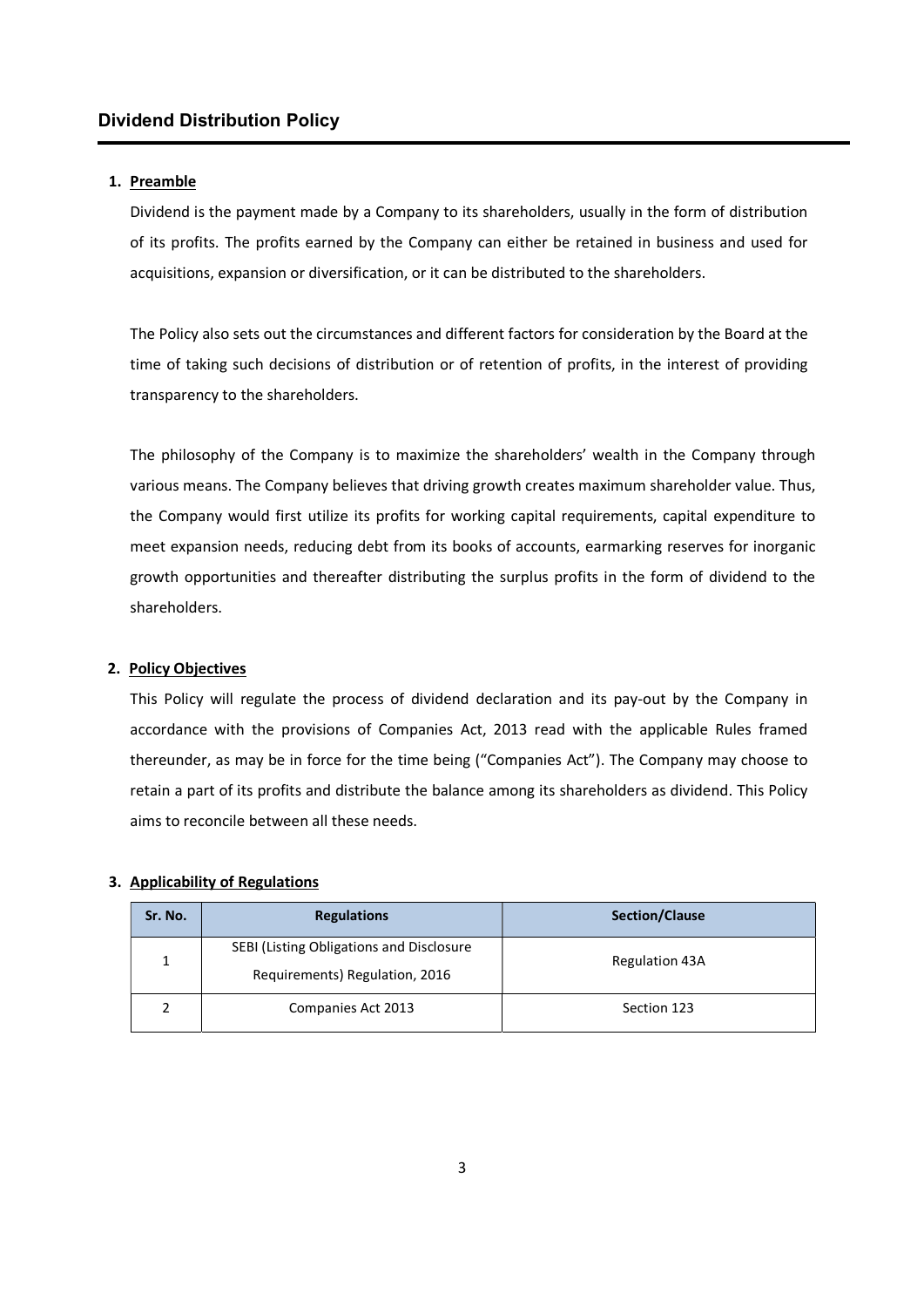#### 4. Definitions

- 4.1 "Act" means the Companies Act, 2013 and the rules framed thereunder, including any modifications, amendments, clarifications, circulars or re-enactments thereof.
- 4.2 Board of Directors" or "Board", in relation to a Company, means the collective body of the directors of the company and as amended from time to time.
- 4.3 "Company" means Eros International Media Limited.
- 4.4 "Policy" means Policy on Dividend Distribution
- 4.5 "Dividend" shall be as defined under section 2(35) of the Companies Act, 2013 and the Rules made there under.

#### 5. Process for approval of Payment of Dividend

The Board of Directors shall have the power to recommend final dividend to the shareholders for their approval in the general meeting of the Company.

The Board of Directors shall have the absolute power to declare interim dividend during the financial year, as and when they consider it fit.

#### 6. Financial parameters to be considered declaring Dividend

The Company shall pay dividend (including interim dividend) in compliance with the provisions of Section 123 of the Companies Act, 2013 and Companies (Declaration and Payment of Dividend) Rules, 2014 and any amendments thereto.

The dividend shall be declared in accordance with the provisions of the Act, -

- i) Current financial year's profit:
	- a) after providing for depreciation in accordance with law;
	- b) after transferring to reserves such amount as may be prescribed or as may be otherwise considered appropriate by the Board at its discretion.
- ii) The profits for any previous financial year(s):
	- a) after providing for depreciation in accordance with law;
	- b) remaining undistributed; or
- iii) out of i) & ii) both.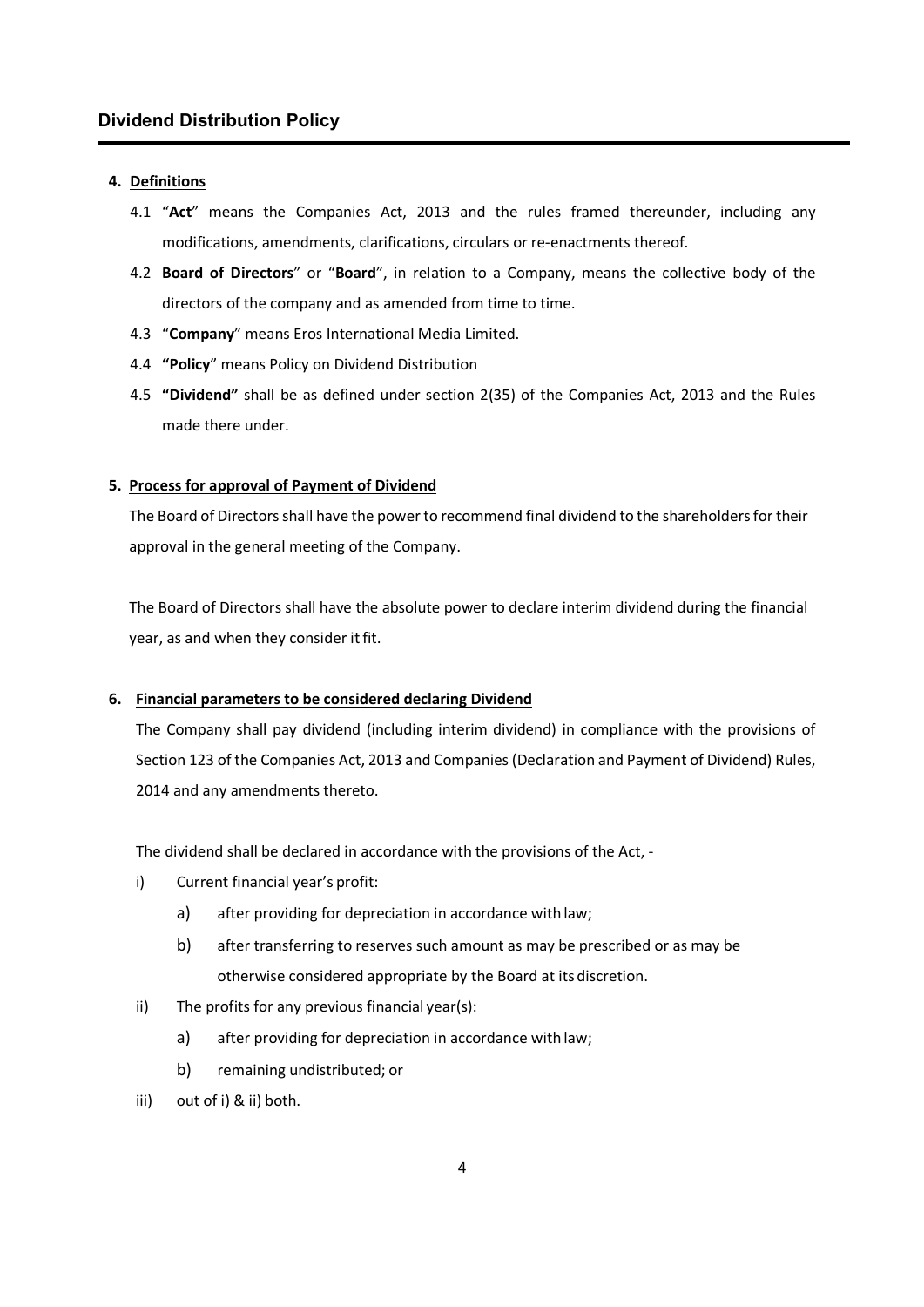Interim dividend when approved shall be paid during any financial year out of the surplus in the profit and loss account and out of the profits of the financial year in which such interim dividend is declared; or out of any other funds as may be permitted by law.

In case of inadequacy or absence of profit in any financial year, the Company may propose to declare Dividend out of the accumulated profits earned by it in previous years and transferred by the company to the reserves subject to the compliance of Rule 3 of Companies (Declaration and Payment of Dividend) Rules, 2014 and any amendments thereto.

#### 7. Internal and External Factors to be considered while considering payment of dividend

The Board of Directors will endeavor to take a decision with an objective to enhance shareholder's wealth and market value of the shares. However, the decision regarding pay-out is subject to several factors and hence, any optimal policy in this regard may be far from obvious.

The Dividend pay-out decision of Company depends upon certain external and internal factors-

#### Internal Factors:

- Consolidated net operating profit after tax;
- Working capital requirements;
- Capital expenditure requirements;
- Resources required to fund acquisitions and / or new businesses
- Cash flow required to meet contingencies;
- Outstanding borrowings;
- Past Dividend Trends
- Profits earned during the year;
- Brand/ Business Acquisitions;
- Additional investments in subsidiaries/associates of the Company;
- Fresh investments into external businesses;
- Any other factor as deemed fit by the Board.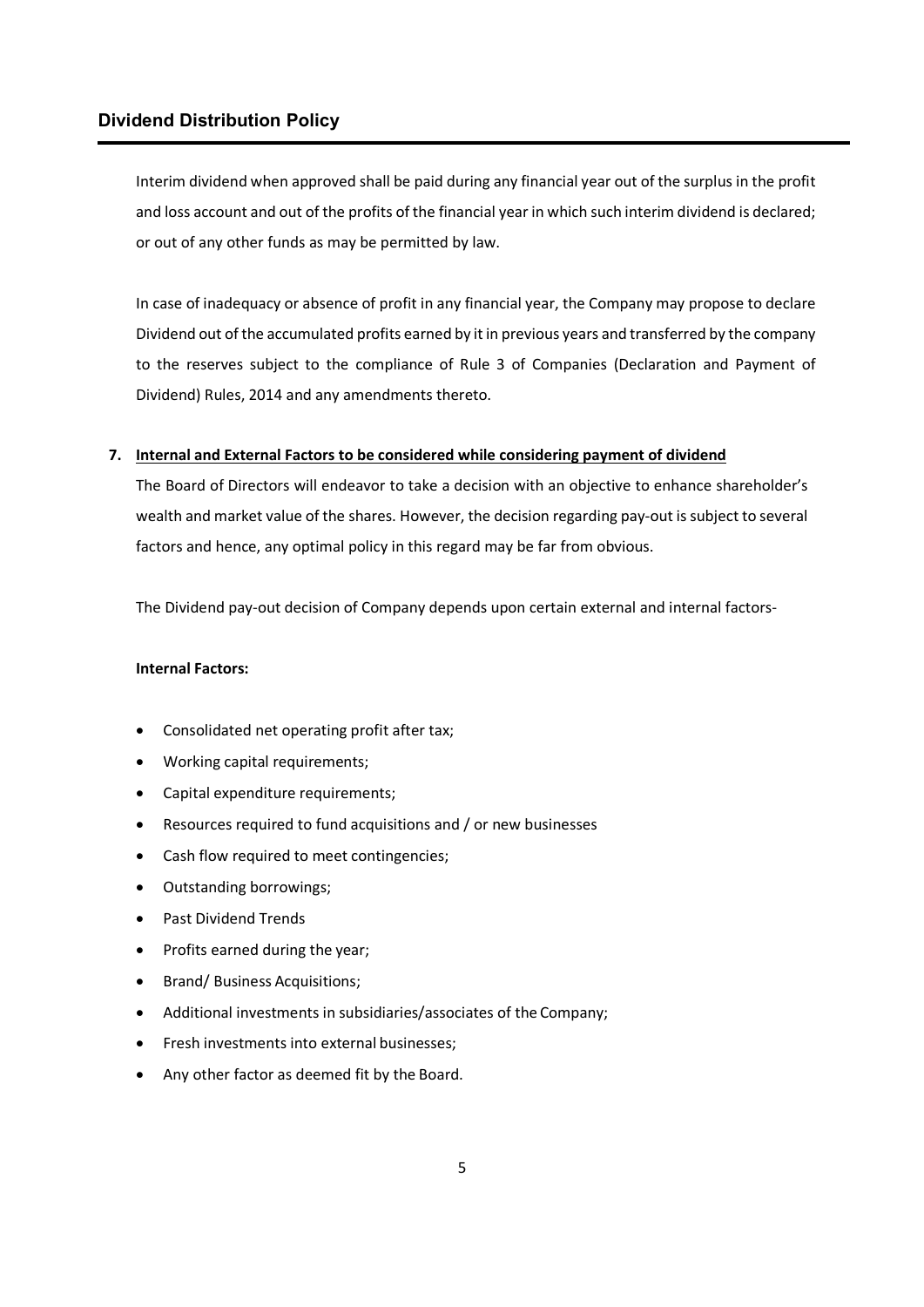#### External Factors:

The Board of Directors of the Company would consider the following external factors before declaring or recommending dividend to shareholders:

- Prevailing legal requirements, regulatory conditions or restrictions laid down under the Applicable Laws including tax laws;
- Dividend pay-out ratios of companies in the same industry.

#### 8. Circumstances under which Dividend Payout may or may not be expected

The decision regarding dividend pay-out is a crucial decision as it determines the amount of profit to be distributed among shareholders of the Company and the amount of profit to be retained in business. The decision seeks to balance the dual objectives of appropriately rewarding shareholders through dividends and retaining profits in order to maintain a healthy capital adequacy ratio to support future growth. The Company may declare a dividend for any financial year whenever there is net profit after tax for the year after taking into account the adjustments for previous years, write back of expenses, providing for depreciation etc.

The shareholders of the Company may not expect Dividend under the following circumstances, subject to the discretion of the board:

- Whenever it undertakes or proposes to undertake a expansion project requiring higher allocation of capital;
- Higher working capital requirements adversely impacting free cash flow;
- To infuse funds in the growth of the company
- Whenever it undertakes any acquisitions or joint ventures requiring allocation of capital;
- Whenever it proposes to utilise surplus cash for buy-back of securities; or
- In the event of inadequacy of profits or whenever the Company has incurred losses.

The Board shall consider the above factors, before determination of any dividend payout after analyzing the prospective opportunities and threats, viability of the options of dividend payout or